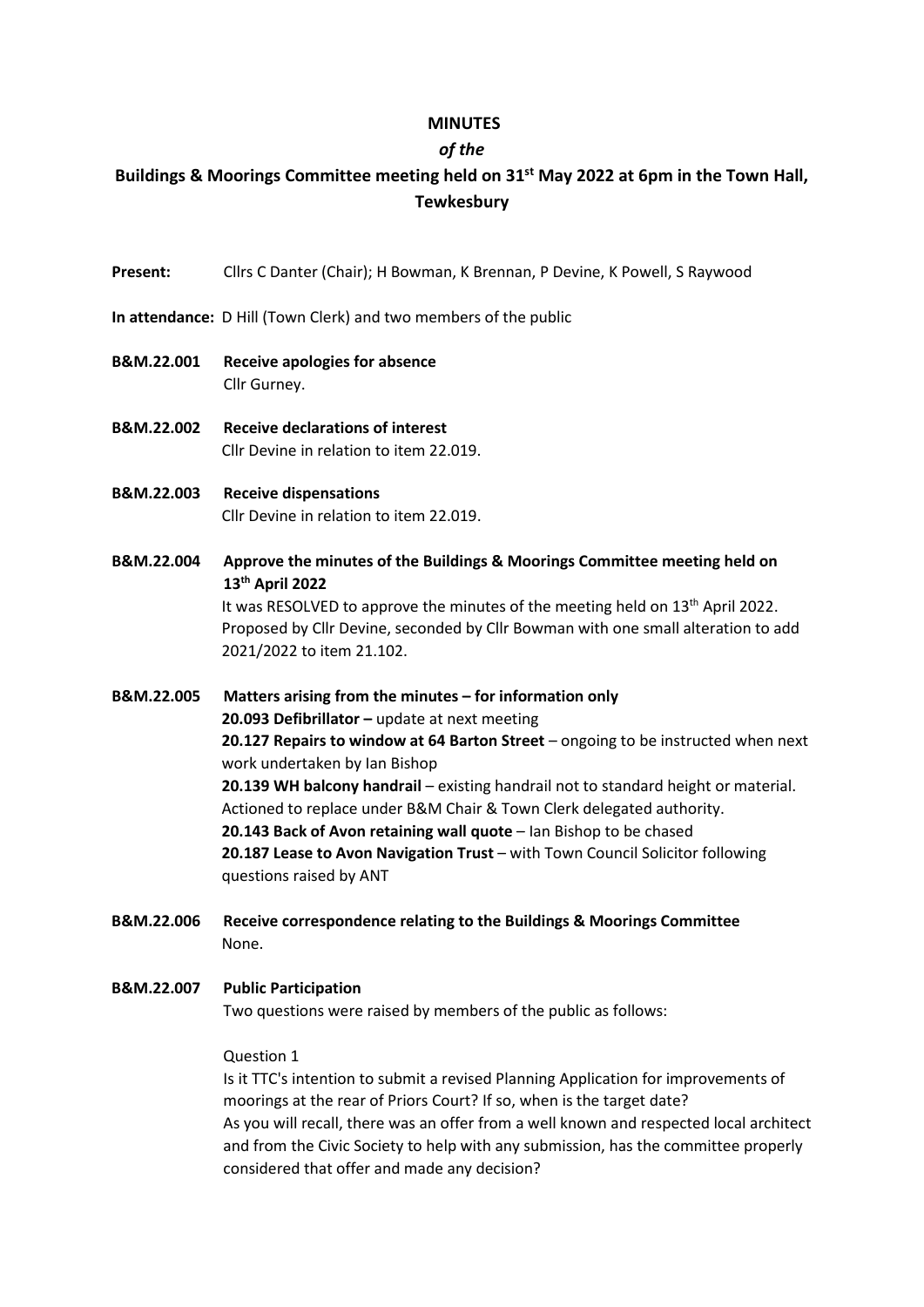The member of the public was informed that this matter will be discussed later in the meeting. The member of the public congratulated the committee on the recent activity at Millbank mooring.

#### Question 2

I understand that a question was submitted six months ago, on 17/11/21 by Tewkesbury Civic Society that asked if the committee would consider with others the idea that the piece of riverside land owned by TTC next to Tannery Court be opened up to public access. The fence not be simply a replacement for the present ugly wired one but be three bar metal fencing as used elsewhere on the Riverside Walk as the defining standard and be moved back to the river's edge so providing security to boat owners and the public alike. Bollards or some such be installed near the road to prevent illegal parking.

I live in Tannery Mews and am delighted that this question was asked for all the reasons given then, namely to make good and attractive use by locals and visitors alike of this presently ill used and scruffy piece of land. There are few spots along the Riverside Walk at this end where people may closely enjoy the views, this is one of them but unexploited presently.

Being involved myself with the Victoria Gardens group I am aware of their offer to take responsibility for maintaining the area as a garden, a major community contribution in my view, and I hope yours?

I am aware of some other issues involved with that land that may need addressing, the retaining wall integrity as an example, but am confident that they may be successfully addressed if there is a will to do so.

So my question is "In the elapsed six months has the committee studied as asked the suggestions posed to them on 17/11/21 and reached a conclusion to promote those same suggestions as policy and put together a plan to achieve them?

Additionally, the member of the public stated that there was no problem with dogs at St Mary's Road mooring area.

The member of the public was informed that this matter will be discussed later in the meeting.

# **B&M.22.008 Approve payments to be made** It was RESOLVED to approve payments totalling £2,166.42. Proposed by Cllr Bowman, seconded by Cllr Brennan.

# **B&M.22.009 Review the budgets report and earmarked reserves report** The reports were reviewed. The Town Clerk was asked to check the breakdown of earmarked reserves 320, 363 and 364 and moorings maintenance Check breakdown.

**B&M.22.010 Retrospectively approve installation of a noise limiting device at the Watson Hall at a cost of £1,575** It was RESOLVED to approve the installation of a noise limiting device. Proposed by

Cllr Brennan, seconded by Cllr Bowman.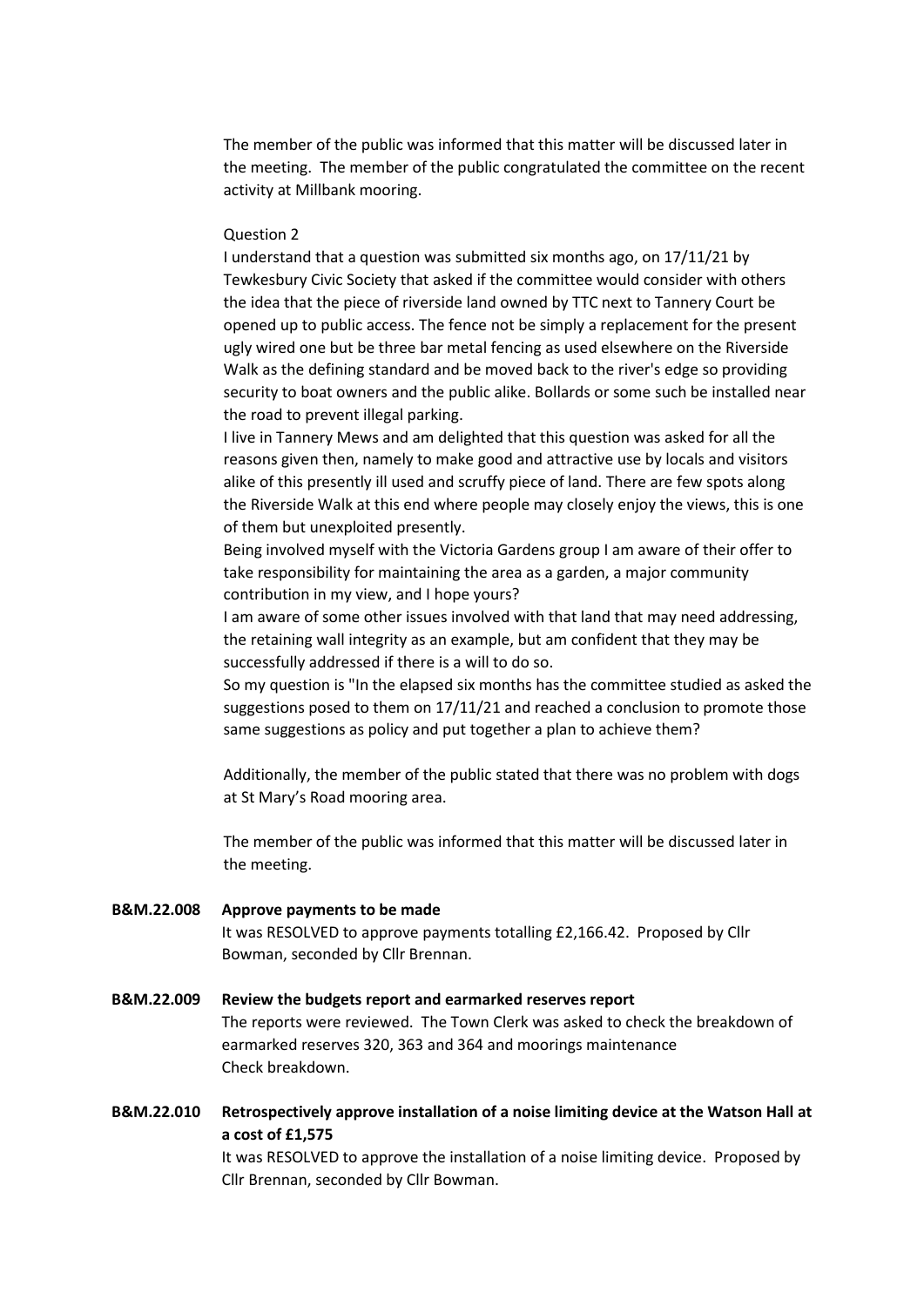- **B&M.22.011 Receive an update on exploration work and stripping back of part of the Old Ferry mooring at St. Mary's Road and to approve additional work to dig out the area, make the area safe for use and repair the remaining mooring structure up to a total cost of £3,200 (£700 relates to initial exploration work and stripping back)** It was RESOLVED to approve the additional work. Proposed by Cllr Devine, seconded by Cllr Brennan.
- **B&M.22.012 Agree future use of the remaining Old Ferry mooring** Agreed the Old Ferry mooring should be used for small craft, visiting boats. Proposed by Cllr Bowman, seconded by Cllr Danter.
- **B&M.22.013 Review the Structural Engineer's report on walls at St. Mary's Road mooring and agree the location of replacement picket fencing and to apply for planning permission**

The report was reviewed and it was agreed that the Town Clerk should obtain quotes for work recommended in Structural Engineer's report. Ongoing enquiries with Western Power in terms of location of overhead wires. Location of fence on hold.

**B&M.22.014 Agree future use and planting of the grass area at St Mary's Road mooring and potential partnership working** Item deferred.

Cllr Brennan left at this juncture.

- **B&M.22.015 Agree to continue with planning application to re-instate moorings at Prior's Court and to agree production of additional drawings that may be required** It was RESOLVED to continue with planning application. Proposed by Cllr Devine, seconded by Cllr Danter. Informal approach to be made to a local architect to see if assistance is available.
- **B&M.22.016 Agree that Prior's Court to be left as a natural environment until the committee agrees to progress re-instatement depending on the outcome of the planning application and the budget position**

It was agreed to leave the mooring in a natural environment.

**B&M.22.017 Consider the options for making Prior's Court area more aesthetically pleasing** Town Clerk to liaise with Tewkesbury Borough Council, Planning and Conservation Officer regarding requirements as the mooring falls in the Conservation Area. Quotes for fencing to be obtained.

# **B&M.22.018 Receive an update on repairs at the Back of Avon moorings**

The Town Clerk updated the committee that repairs to the commercial mooring at the Back of Avon are now complete. Repairs to part of the remaining Back of Avon moorings are complete and work will be undertaken to refurbish the whole of this morning due to health and safety concerns and due to increased interest in moorings on this section.